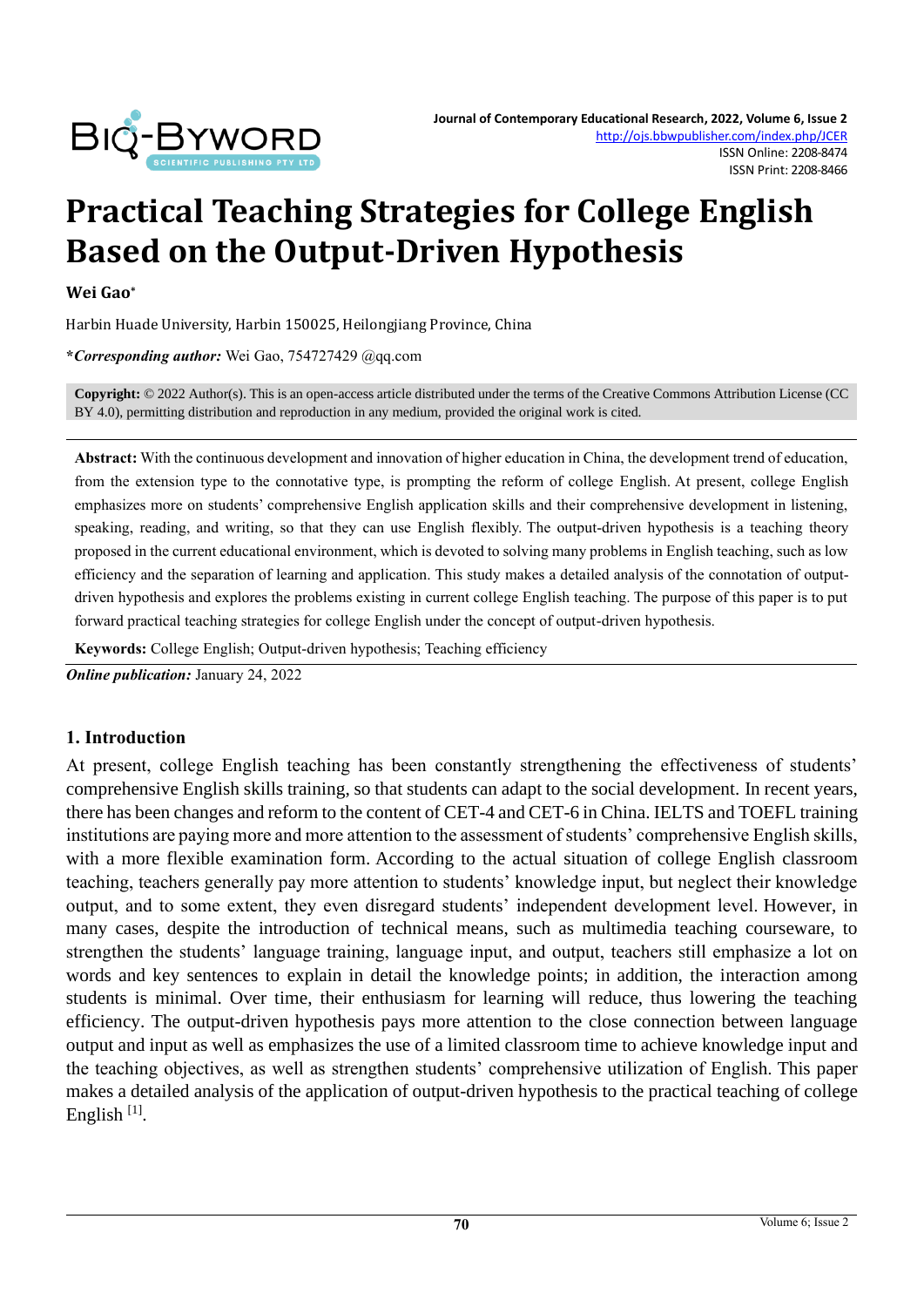#### **2. Connotation of the output driven hypothesis**

The output-driven hypothesis is a teaching theory that can promote students' learning efficiency. This theory was first proposed by Stephen D. Krashen, a linguist, and has been widely applied in the field of language learning. The output-driven hypothesis holds that the acquisition of a language is sufficient only with intelligible input and is not directly related to the output of the language. However, Merrill Swain, a professor from Toronto, Canada, maintained a certain skepticism toward this input hypothesis and put forward the output hypothesis of comprehensibility. She believes that it is far from enough to input only on the basis of comprehensibility. It is not only necessary to integrate comprehensible input, but also to have corresponding output. Only in this way can they complement each other so as to improve the overall development needs of students. The output driven hypothesis has three main functions [2]. First, the function of attention. With the output of the target language, students would realize that they are unable to express the meaning accurately. Second, the function of hypothetical detection. From the perspective of learners, it can be understood that the output is just a state of experimental operation, in which learners select and use appropriate words and sentences to express the language and their viewpoints. Third, the function of reflection. The so-called introspection function refers to the use of language to self-reflect from the output of the language or other people's output of the language. When output-driven hypothesis is used, it mainly exercises English learning at two levels, mainly for the simultaneous training of comprehensive skills and single skills, which covers listening, speaking, reading, writing, interpretation, translation, and so on. The output-driven hypothesis takes a psycholinguistic perspective and holds that the output is more obvious than the drive generated by the input. Without output-driven learning, learning objectives cannot be achieved. Even with high-quality input, the learning efficiency is relatively limited. In addition, in light of contemporary workplace English learning needs, the introduction of the theory to teaching can strengthen students' comprehensive skills and achieve good teaching efficiency compared with traditional English classes [3].

# **3. Existing problems in current college English teaching**

# **3.1. Uneven English level**

According to the actual situation of college English teaching, there is uneven basic English knowledge among non-English major students. For the sake of their own competitive development, colleges and universities continue to expand their enrollment, which leads to the uneven level of students to a certain extent. In consideration of non-English majors, the English scores of these students in the college entrance examination range from 80 to 120  $^{[4]}$ . Many students can only master some simple words and grammar; they are at a loss for those that are slightly more difficult. Therefore, in college English teaching, if the "catch all" teaching method is still implemented, it would result in the problem of "not enough to eat" and directly reduce the efficiency of college English teaching.

# **3.2. Dominance of theoretical knowledge teaching**

In view of the actual situation of college English teaching, the teaching of theoretical knowledge such as grammar, words, and phrases occupies a large proportion in class. College English teaching is characterized by "limited time with numerous tasks." At present, it is important to ensure a suitable proportion of English classes as knowledge application and comprehensive development are being emphasized [5]. However, the current excessive emphasis on theoretical knowledge easily leads to the phenomena where students do not have the opportunity to practice English, feel bored during classes, and fearful in learning college English. In addition, college English emphasizes the importance of language form. If students do not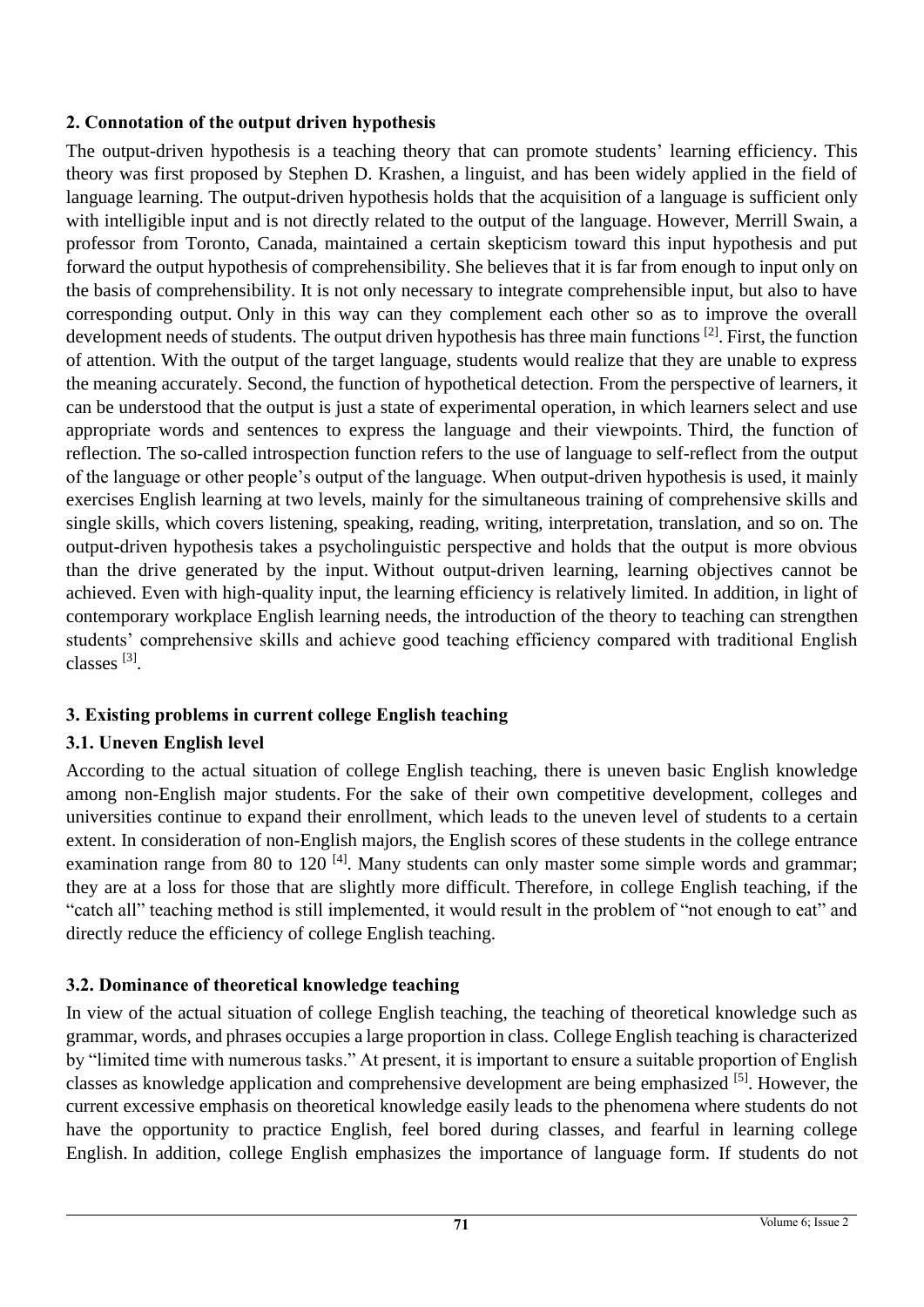receive practical training, they would face difficulties in using the language and applying the language knowledge in future work, thus failing to reflect the actual value of college English teaching.

#### **3.3. Unscientific evaluation mechanism**

In consideration of the current college English teaching evaluation mechanism, the phenomenon of "paying attention to written test" is still persisting. In order to improve their scores, the "sea of questions" tactic is still being widely used among students; however, they are not well-trained in oral expression and English application skills. At present, college English teaching is in urgent need of a scientific and reasonable teaching evaluation mechanism, so as to evaluate students' comprehensive level and skills as well as examine their grammar learning and language application skills <sup>[6]</sup>.

# **4. Practical teaching strategies for college English based on the output-driven hypothesis**

#### **4.1. Determine the output target**

Considering the actual situation of college students, their knowledge base in English is uneven. Therefore, when setting teaching objectives, it is essential to introduce the establishment of output objectives. Under the output-driven hypothesis, the output objectives of English knowledge learning for students at different levels should be clarified. College English teaching cannot meet the needs of talent cultivation in terms of listening and reading skills. Hence, under the output-driven hypothesis, it is necessary to reasonably design teaching objectives based on the different abilities of students <sup>[7]</sup>. In view of the current social demand for talents, differentiated teaching objectives should be set from three aspects: translation, language communication, and English writing. Students can be divided into three levels: A, B, and C. Level A students have poor English foundation and poor learning skills; level B students have average English foundation and learning skills; level C students have a good English foundation and learning skills. For the goal of A-level students, students should be encouraged to be more active and enthusiastic in English expression as well as guided to perform tasks for interactive expression. For B-level students, certain teaching situations should be established to guide students to carry out independent practice and perform tasks in specific situations, so as to promote their skills in comprehensive expression. For C-level students, their comprehensive expression skills should be strengthened to encourage them to use professional terms in specific situations and various expressions to complete the output tasks, so as to strengthen their comprehensive English skills.

# **4.2. Specify the output tasks**

In order to achieve the teaching objectives under the output-driven hypothesis, it is necessary to design teaching output tasks scientifically and reasonably. In the context of the reform and development of qualityoriented education, college teachers should change the traditional teaching concept and create authentic teaching output tasks. For example, when designing output tasks, teachers can divide students into several groups and allow them to solve the given tasks independently. In the learning of "Five Famous Symbols of American Culture," teachers can first ask, "Who can introduce the American culture to us?"; then, they can ask the students to collect information independently and guide the students to introduce the American culture. This would fully stimulate students' independent ability and enable them to share their understanding of the American culture through pictorials, PowerPoint slides, speeches, situational performances, and other methods. In the setting of output tasks, by understanding other cultures, students have the opportunity to independently cultivate cross-cultural understanding. In consideration of students' future work and development needs, teaching tasks that can cultivate students' comprehensive skills should be designed.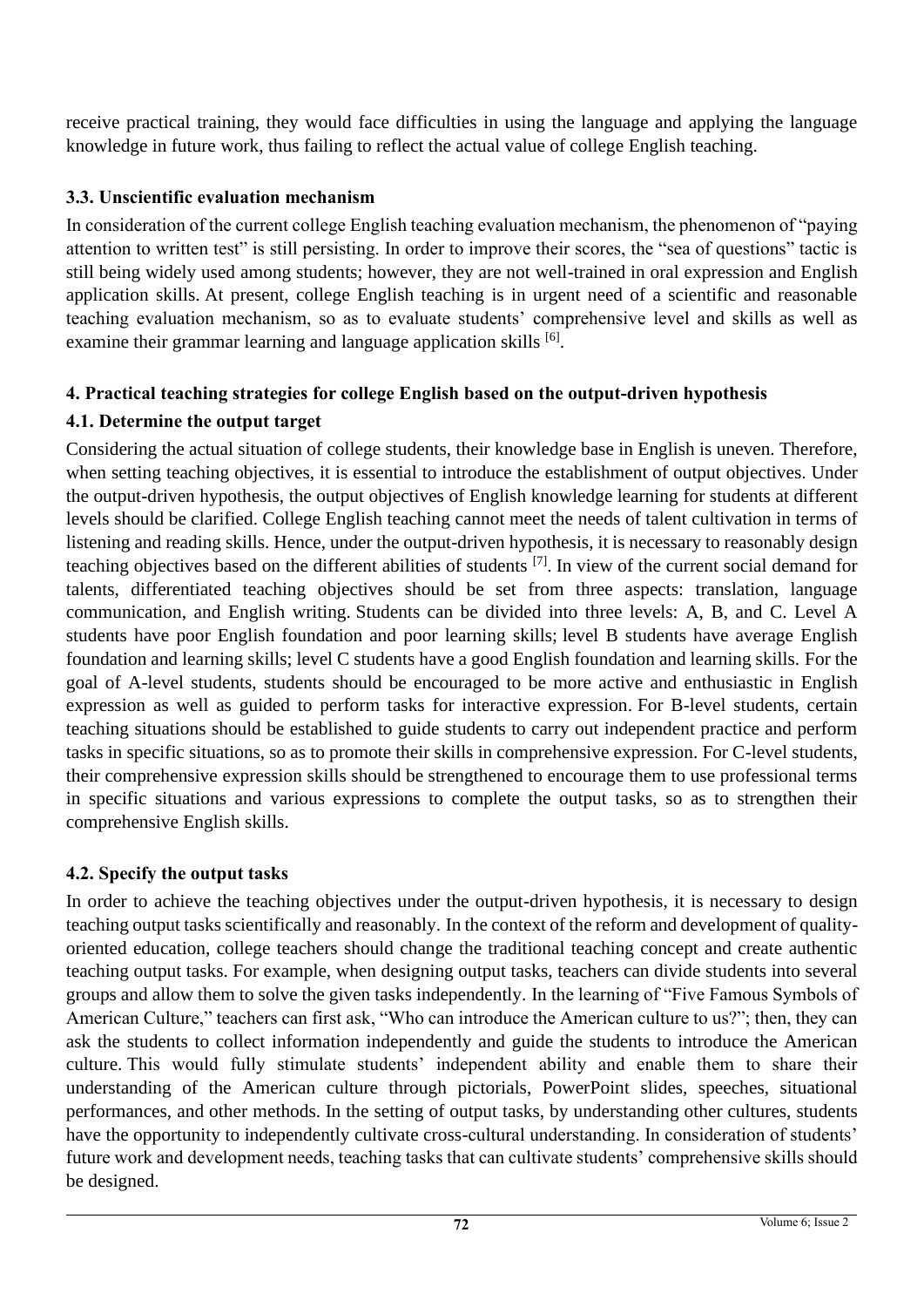#### **4.3. Innovate and optimize the evaluation mechanism**

In order to optimize college English teaching based on the output-driven hypothesis, it is necessary to assess students' comprehensive skills reasonably on the basis of output objectives and assume the teaching evaluation mechanism as the basic context to verify teaching quality <sup>[8]</sup>. Various evaluation methods should be introduced to closely combine stage evaluation with single evaluation. The "daily evaluation + final examination evaluation" method has been introduced. In terms of "daily evaluation," students' attitude, attendance, completion of homework, and other components are evaluated. For "final examination evaluation," students' comprehensive skills can be assessed from various aspects: examination score, situational language expression, translation skills, and so on. The assessment and evaluation method of "written score + practical assessment" can be introduced to carry out all-round assessment and evaluation of students' comprehensive skills. With the assistance of the innovative and optimized comprehensive evaluation system, the work of college English teaching under the output-driven hypothesis can be objectively reflected to ensure the extensive and comprehensive development of output-driven hypothesis teaching.

#### **5. Conclusion**

In a word, the practical teaching of college English under the output-driven hypothesis is of great significance. College English education should be in line with the current trend of the social demand for talents, timely determine the existing problems and solve them, realize the value of output-driven hypothesis, as well as promote the innovation of effective teaching strategies for college English by determining a clear output target, specifying the output tasks, as well as innovating and optimizing the evaluation mechanism, so as to promote the quality of college English teaching.

#### **Disclosure statement**

The author declares that there is no conflict of interest.

#### **References**

- [1] Wang D, 2019, An Exploration of College English Reading and Writing Integrated Teaching Reform Based on "Output-Driven Hypothesis". Exam Week, 2019(2): 127.
- [2] Wang Y, 2020, Research on the Three-dimensional Teaching of College English Grammar Based on Output Driven Hypothesis. English Square, 2020(01): 96-99.
- [3] Qin X, 2019, Research on the Integrated Teaching Model of College English Based on Output-Driven Hypothesis. Modern Vocational Education, 2019(18): 98-99.
- [4] Liu L, 2019, Research on College English Teaching Based on Output-Driven Hypothesis. Journal of Hehe University, 10(2): 109-111.
- [5] Zhang Z, 2019, Research on the Design and Application of Output-Driven Hypothesis in College English Translation Teaching. Sino-foreign Exchange, 000(002): 23.
- [6] Gao Y, 2019, Research on the Construction of Teaching Model of British and American Literature for Business English Majors Under the Hypothesis of "Output Driven and Input Driven". Journal of Chaohu University, 21(02): 145-153.
- [7] Wang G, 2019, Integrated Teaching of College English Reading and Writing Based on Output Driven Hypothesis Theory. Journal of Liaodong University (Social Science Edition), 21(03): 125-128.